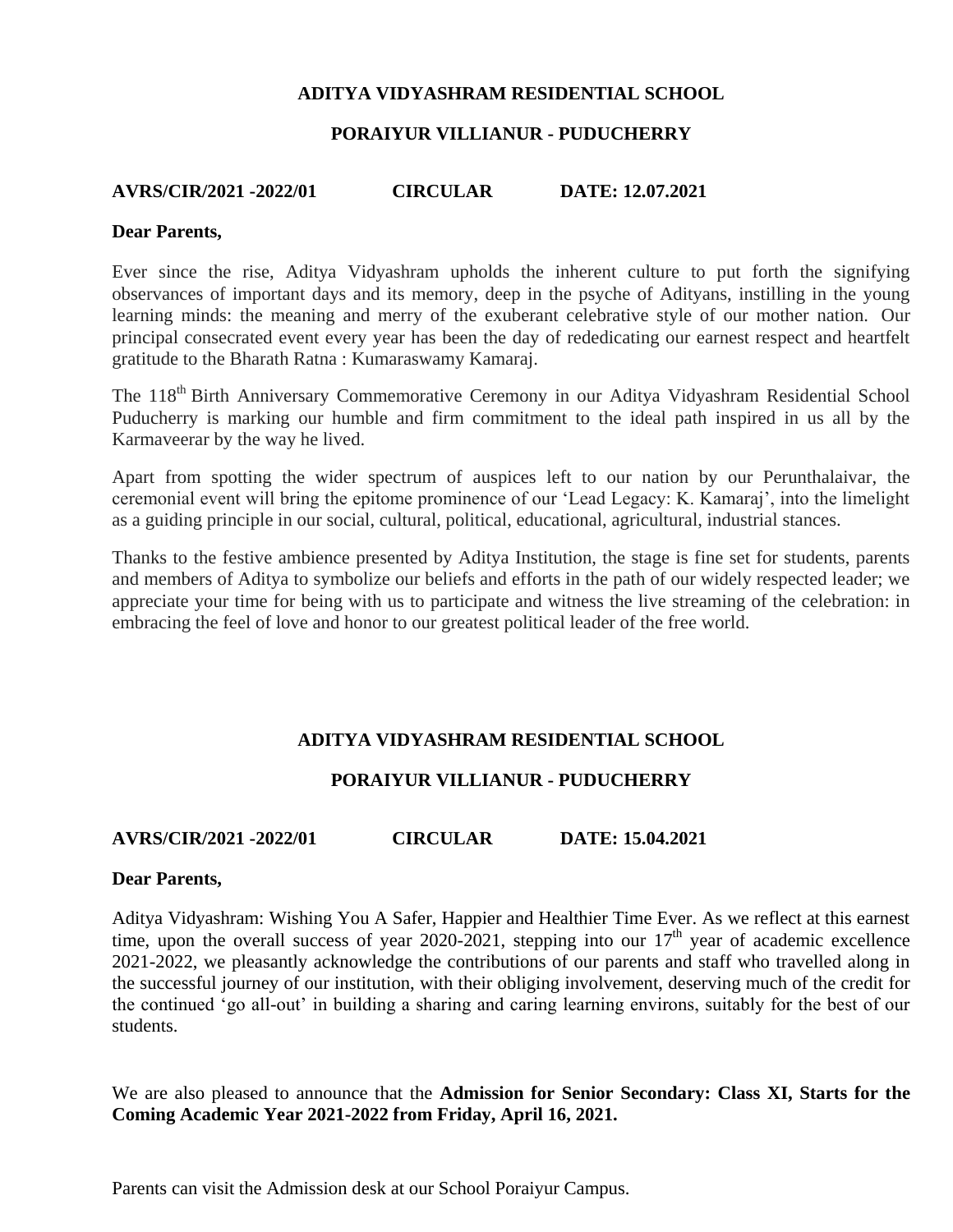Applications can also be downloaded from our school website for **online admission.** [\(www.adityacbse.com\)](http://www.adityacbse.com/). Please admit your ward at the earliest – without any delay.

We are 'all set' and the online classes will commence soon for our students, admitted in Senior Secondary: Grade XI.

For further details, please contact: 9940864108, 8489613366, 9486293678, 8015066721 and 9047232061.

We assure that with all your support we will focus on your academic aspirations, pleasing the vision of our institution.

## **ADITYA VIDYASHRAM RESIDENTIAL SCHOOL**

# **PORAIYUR VILLIANUR - PUDUCHERRY**

# **AVRS/CIR/2021 -2022/02 CIRCULAR DATE: 24.04.2021**

## **MESSAGE TITLE : ISSUE OF STUDY MATERIALS FOR CLASSES IX-XII**

Dear Parents, The Study Materials – Books are being issued for Classes IX to XII in: Poraiyur campus. We gently remind you to bring the Original Fee Paid Receipt and collect the items between 09:30 to 01:00 Hours on all working days, from Monday to Friday. We hereby solicit the valued cooperation of all parents. The parents can pay the fees @ Poraiyur either through Credit Card/Online to avoid physical contacts. Kindly make the payments at the earliest.

## **ADITYA VIDYASHRAM RESIDENTIAL SCHOOL – PUDUCHERRY**

# **AVRS/CIR/2021-22/ 03 CIRCULAR Date: 22.04.2021** Dear Parents, The regular classes of Academic Session 2021-2022, for standard KG to XI will be continued 'Online' with effect from Monday, April 26, 2021 till Friday, April 30, 2021. Accordingly the Google classroom link for online classes will be shared, favoring the 'Learning' of our students.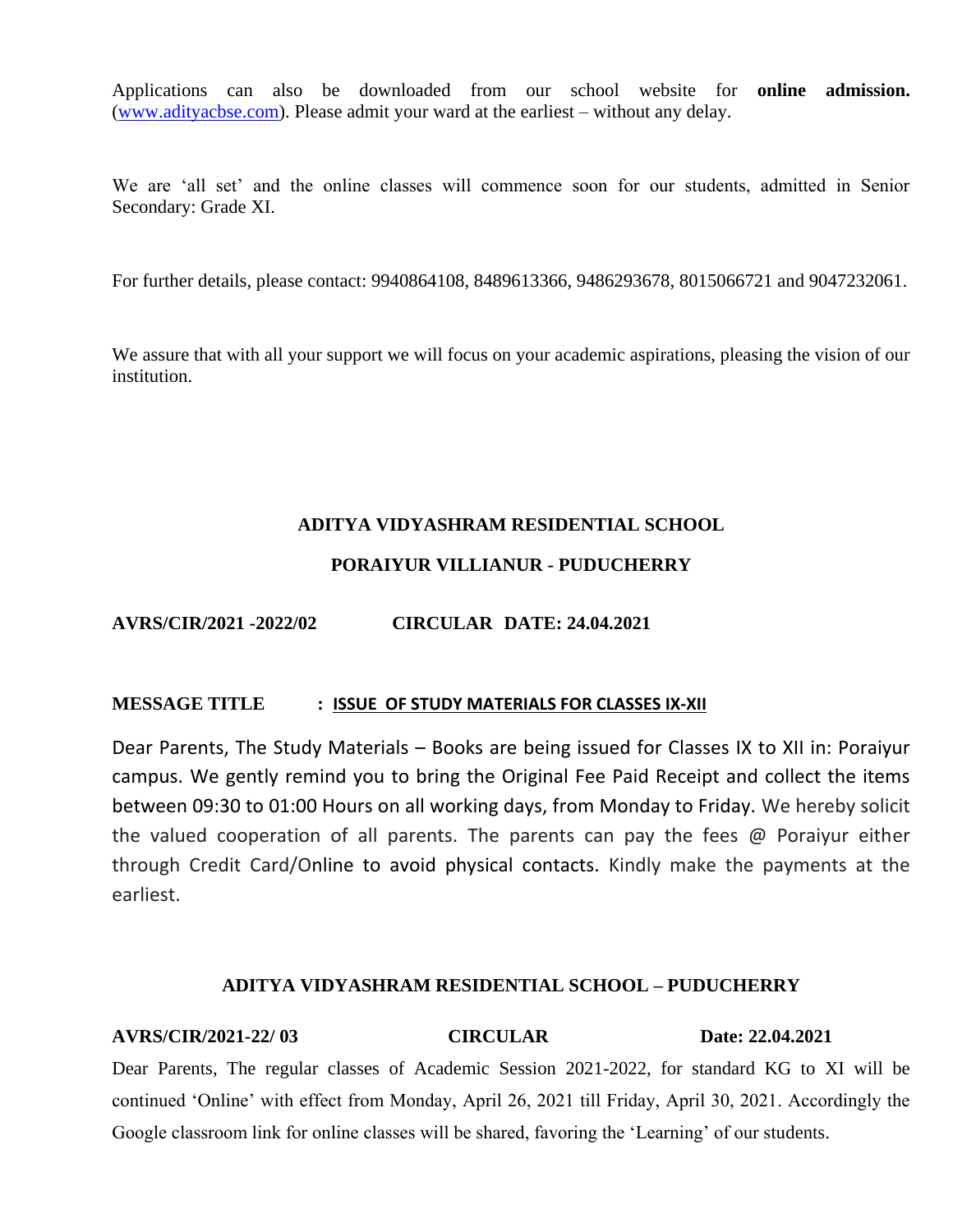The On-Campus schedule towards the preparation for Class XII AISSCE – 2021 will be informed by the Class Teacher concerned. Please pay the school fee of your ward without further delay, if it's due for payment.

## **ADITYA VIDYASHRAM RESIDENTIAL SCHOOL – PUDUCHERRY**

# **AVRS/CIR/2021-22/ 04 CIRCULAR Date: 23.04.2021**

Dear Parents, The students of standard KG to X will have summer vacation for the Academic Session2021-2022, from Saturday May 01, 2021 till Monday, May 31, 2021.

The Academic Assistance Program - bridge course for students admitted in class XI and the On Campus regular classes for standard XII of the Academic Year 2021 2022 commences on Friday,

May 14, 2021.Please pay the school fee of your ward without further delay, if it's due for payment.

## **ADITYA VIDYASHRAM RESIDENTIAL SCHOOL – PUDUCHERRY**

#### **AVRS/CIR/2021-22/ 05 CIRCULAR Date: 23.04.2021**

Dear Parents, The Academic Assistance Program (AAP) is being planned in Aditya Vidyashram for the students of Standard XII appearing for CBSE AISSCE 2021- Examination. Students will be informed by the concerned class teacher to attend the AAP between 09:a.m and 01:00.p.m. on weekly days from Monday to Friday, in anticipation and preparation for their improved performance in AISSCE 2021.

Further, all students of Standard XII appearing for AISSCE 2021 will attend the CBSE Pattern Revision Examination as per the schedule given below: Please report for the exam before 09:30 Hours.

| <b>DAY</b> | <b>DATE</b>  | <b>TIME</b>          | <b>SUBJECT</b>                      |
|------------|--------------|----------------------|-------------------------------------|
| Tuesday    | May 04, 2021 | 10:00 to 13:00 Hours | Mathematics/Inf.Prac/Home Sci/HPEdn |
| Friday     | May 07, 2021 | 10:00 to 13:00 Hours | Physics/Accountancy                 |
| Monday     | May 10, 2021 | 10:00 to 13:00 Hours | Biology/Computer Science/Economics  |
| Thursday   | May 13, 2021 | 10:00 to 13:00 Hours | Chemistry/ Business Studies         |

Please make your own transport arrangement to reach school and take your ward home. Please pay the school fee of your ward without further delay, if it's due for payment.

## PRINCIPAL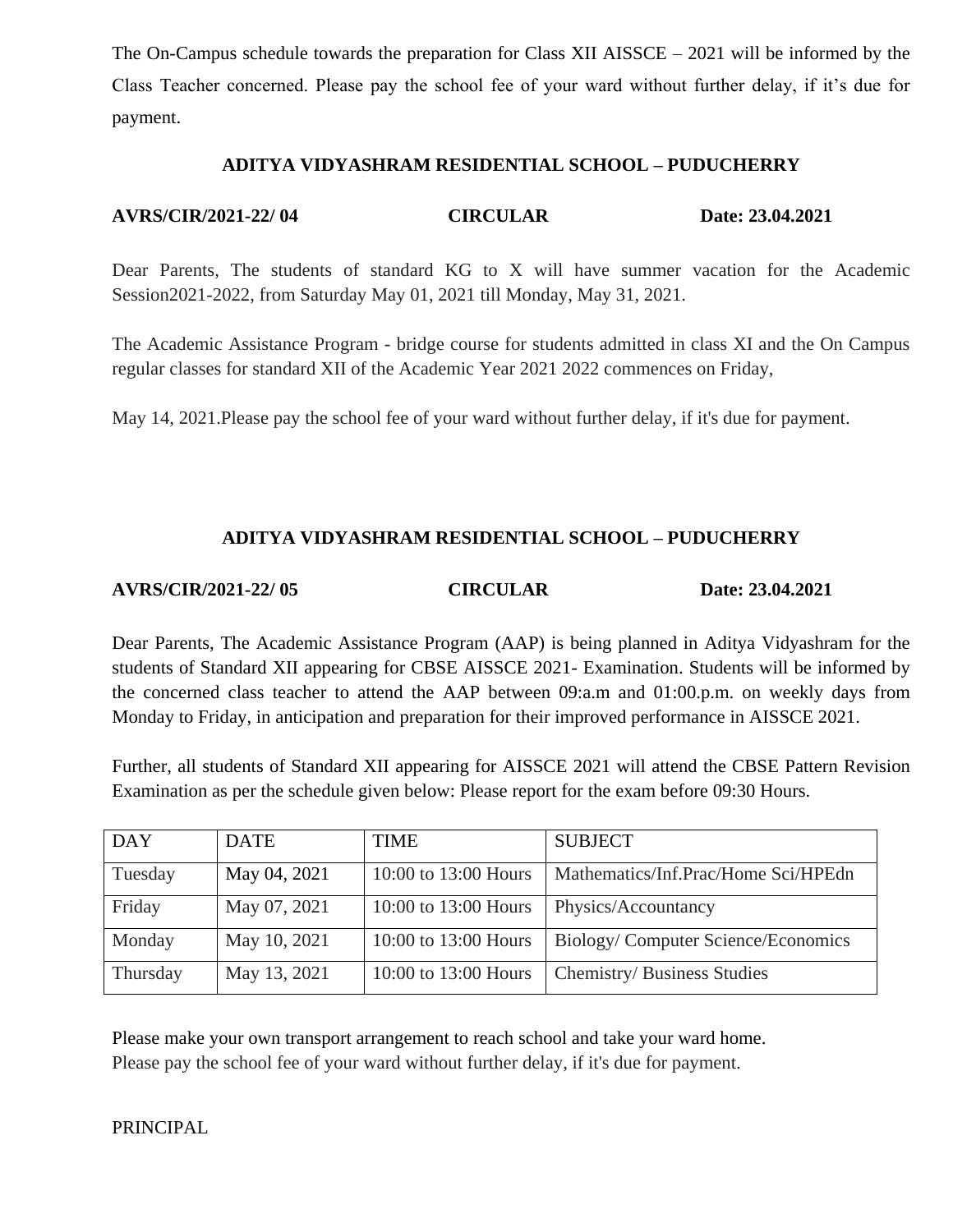#### **ADITYA VIDYASHRAM RESIDENTIAL SCHOOL – PUDUCHERRY**

#### **AVRS/CIR/2021-22/ 06 CIRCULAR Date: 11.05.2021**

Dear Parents, The students of standard KG to X will have summer vacation for the Academic Session2021-2022, from Saturday May 01, 2021 till Monday, May 31, 2021.

The Academic Assistance Program - for students admitted in class XI and the On Campus regular classes for standard XII of the Academic Year 2021 2022 commences on Friday, May 14, 2021.Please pay the school fee of your ward without further delay, if it's due for payment.

#### **ADITYA VIDYASHRAM RESIDENTIAL SCHOOL – PUDUCHERRY**

## **AVRS/CIR/2021-22/ 07 CIRCULAR Date: 04.05.2021**

Dear Parents, The students of standard XII will have summer vacation fromMonday, May 10, 2021, till Saturday, May 22, 2021, for the Academic Session 2021-2022, The concerned class teachershallinform the Holidays for the 'Students of Ongoing Class XII'.

However, the studentsappearing for Class XII – CBSE Exam AISSCE 2021, will have theirFourthRevisionExamination as scheduled : till 13.05.2021.

The FifthRevision Test Schedule for Class XII commences on Monday, May 17, 2021.

Pleasepay the schoolfee of yourwardwithoutfurtherdelay, if it's due for payment.

**AVRS/CIR/2021-22/ 08 CIRCULAR Date: 12.05.2021**

Dear Parents,

The Academic Assistance Program - and conduct of regular classes for the students of standard XI of the Academic Year 2021 - 2022 is being planned, accordingly the students of class XI are informed to attend the 'Orientation Program and the Briefing Session of our Academic Plan', between 09:00.a.m and 01:00.p.m., on Monday, May 24, 2021, at Aditya Vidyashram Poraiyur Villianur.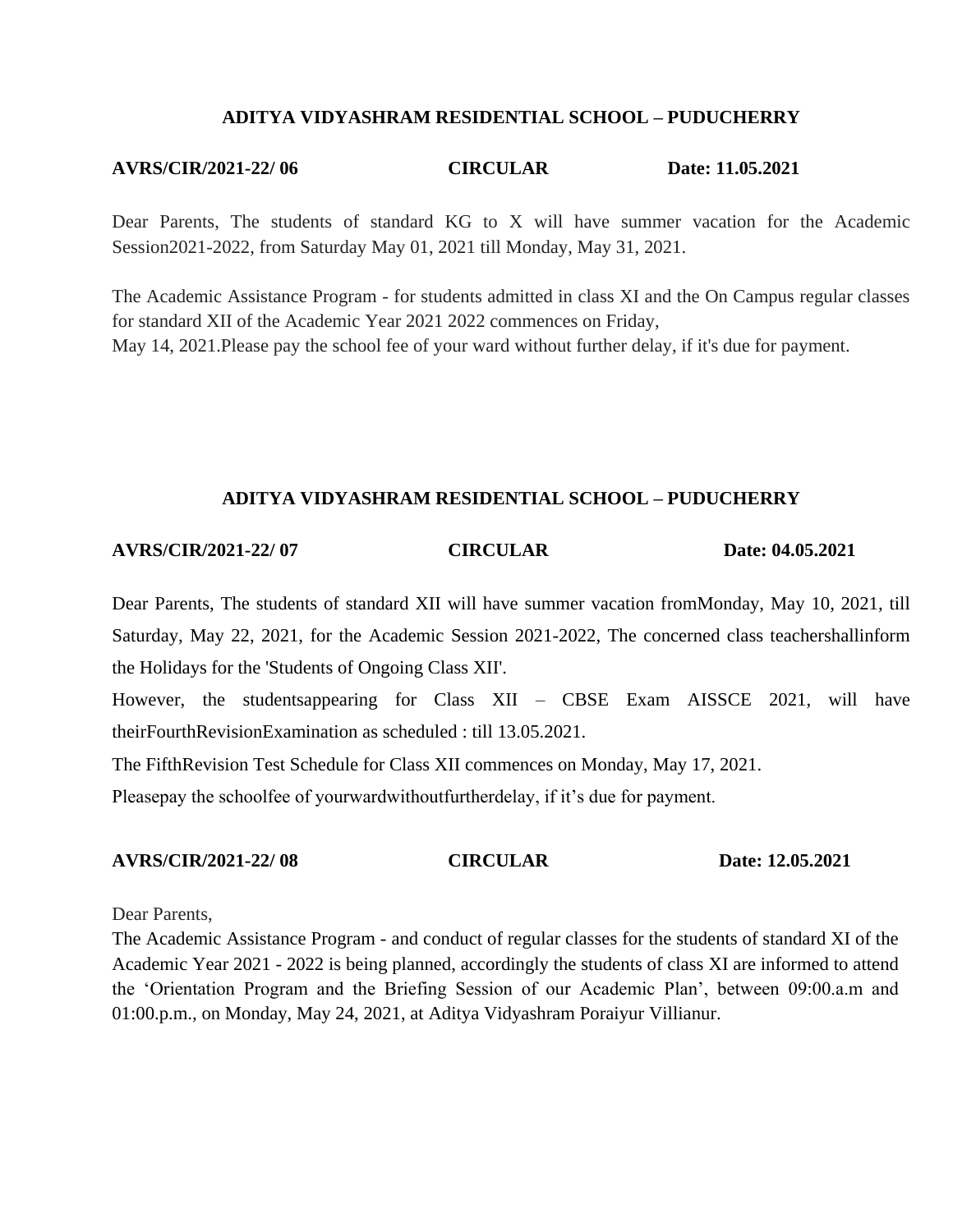## **ADITYA VIDYASHRAM RESIDENTIAL SCHOOL – PUDUCHERRY**

## **AVRS/CIR/2020-21/09 CIRCULAR Date: 20.05.2021**

Dear Parents, The Academic Assistance Program and the conduct of regular classes are beingplanned in our AdityaVidyashram for the students, admitted in standard XI for the AcademicYear: 2021 – 2022. In continuation to ourearliercircular in this regard, the students of class XI are informed that our CBSE Senior Secondary Orientation Program and Briefing Session on our Academic Plan will be conducted **online**, on Monday, May 24, 2021. The link for the above session will be shared in your Aditya – Official Google email ID. We request you to stay safe at home and join the online educative program of Aditya:

 **'CBSE Senior Secondary Class XI Commencing Session: 2021 – 2022'.**

## **ADITYA VIDYASHRAM RESIDENTIAL SCHOOL – PUDUCHERRY**

## **AVRS/CIR/2021-22/ 10 CIRCULAR Date: 24.05.2021**

Dear Parents, The Academic Assistance Program (AAP) is being planned in Aditya Vidyashram for the students of Standard VIto X of the Academic Year 2021-2022. The program aims at organizing Foundation Classes for **NEET and IIT-JEE** Exams **integrated with NCERT Syllabus**and NTSE Success rendering dynamic facilities, eventually uplifting the potential in our students so they remain well prepared for the Entrance Exams.

The **AAP - Foundation Course** will also cover Virtual Video Lectures and presentation making the practical learning easy, thus our students can evaluate their stance and can prosper in the competitive tests.

We invite your willingness to enroll your ward for the Foundation Classes. Kindly fill in and send the Expression of Willingness to the Class teacher, on or before Monday, June 07, 2021

PRINCIPAL

## **EXPRESSION OF WILLINGNESS**

--------------------------------------------------------------------------------------------------------------------------------

I, Shri: -------------------------------------------------- F/O – Kumar/Kumari----------------------------------- of Class ------- Section--------, hereby submit my willingness to enroll my ward for the Foundation Course. Signature of the Parent : …………………………………. Mobile Number : ……………………………..